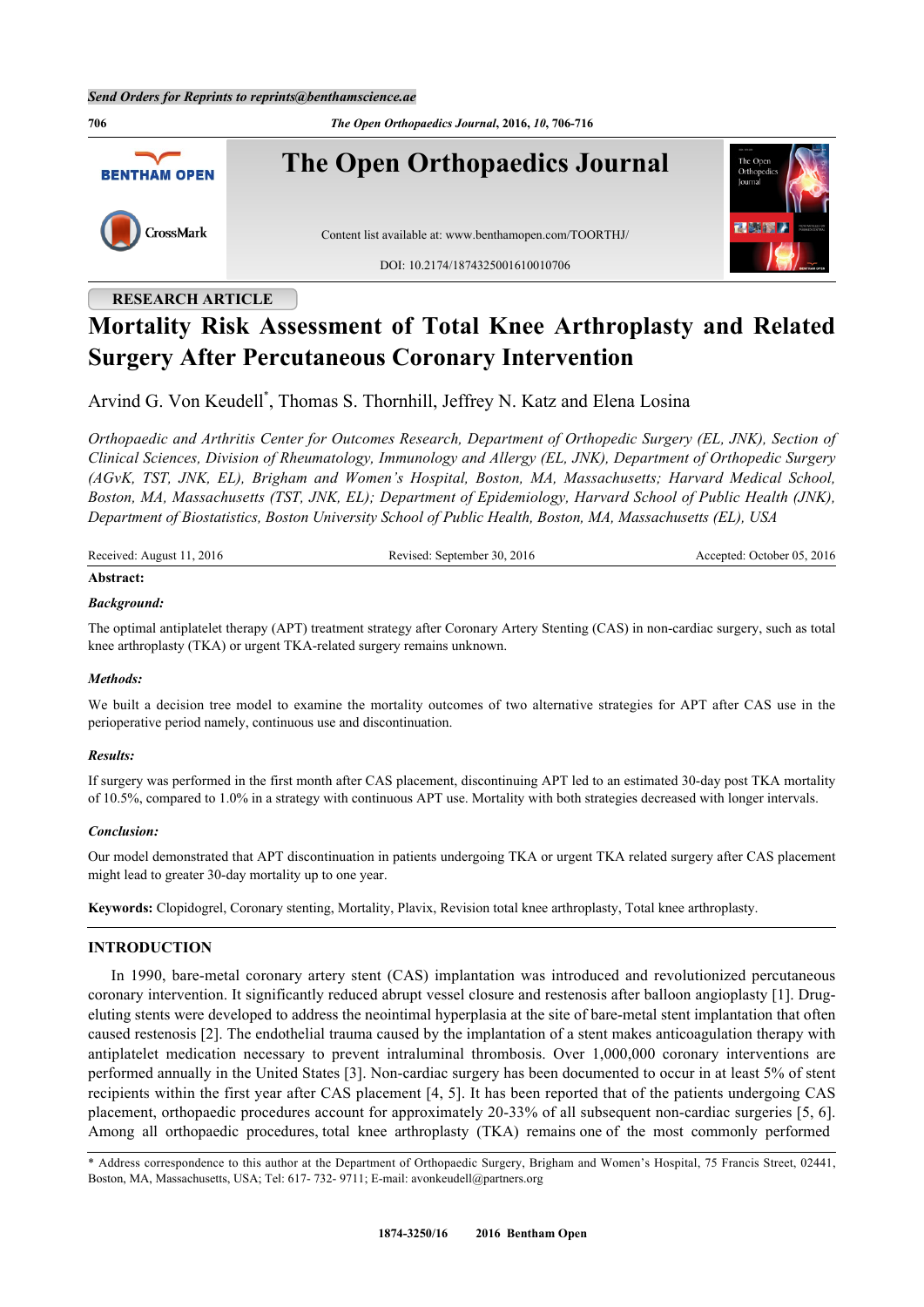surgeries and its utilization is increasing [\[7](#page-8-0)].

Dual antiplatelet therapy, typically consisting of either thienopyridines (clopidogrel [Plavix, Sanofi-Aventis, Bridgewater, NJ] or ticlopidine [Ticlid, Hoffmann-LA Roche Inc, Nutley, NJ]) in combination with aspirin therapy, has been recommended in the prevention of early artery stent thrombosis. It is, however, often a concern to the orthopaedic surgeon performing a procedure due to the increased bleeding risk [[8\]](#page-8-1).

The management of anticoagulation among recipients of CAS who undergo non-cardiac procedures, such as TKA, has not been standardized and remains controversial. The American College of Cardiology/American Heart Association practice guidelines recommend continuing thienopyridine therapy plus aspirin for up to a year, depending on the type of the stent, to avoid stent thrombosis and restenosis [[9](#page-8-2), [10\]](#page-8-3). However, patients who experience significant quality of life reduction due to symptomatic knee osteoarthritis or in the setting of an urgent TKA related complication such as periprosthetic fracture may not able to wait until the one-year time interval has elapsed. Due to the known high morbidity of hematoma formation and the possibility of infection after TKA or TKA related surgery, orthopaedic surgeons may opt for cessation of oral antiplatelet therapy (APT) therapy. To our knowledge, there are no treatment guidelines that aid in the decision making of perioperative APT management in the setting of TKA or TKA related procedures.

We therefore undertook a model-based evaluation of 30-day mortality post TKA or urgent TKA related surgery using the available published literature parameters to quantify the trade-offs between a potential postoperative hematoma and subsequent infection and mortality risk due to stent thrombosis that is closely associated with premature cessation of antiplatelet agents.

We used a decision analysis model that is a useful tool in assisting physicians to determine the best clinical management option in uncertain areas. It is useful since it provides a more structured approach to evidence- based decisions [[11\]](#page-8-4).

# **METHODS**

#### **Analytic Overview**

We constructed a decision tree to discern the 30- day mortality in patients undergoing either primary TKA surgery or urgent TKA related surgery for complications such as periprosthetic infection or periprosthetic fracture. Since mortality decreases drastically with a longer duration between CAS placement and TKA, we conducted three stratified analyses according to the time interval between CAS placement and TKA or TKA related surgery: 0-30 days, 1 month-6 months and 6 months- 1 year (Fig. **[1](#page-2-0)**). We considered two alternative treatment strategies for APT: 1) leaving patients on APT (continuous APT), or 2) taking patients off APT in the perioperative period of TKA or TKA-related surgery (discontinued APT). The APT regimen consisted of aspirin in combination with either thienopyridine (Clopidogrel [Plavix, sanofi-aventis, Bridgewater, NJ] or ticlopidine [Ticlid, Hoffmann-LA Roche Inc, Nutley, NJ]). Patients in the first treatment group received both Plavix and Aspirin perioperatively without discontinuation. The second treatment group discontinued aspirin and Plavix pre-operatively, at least three days prior to the operative intervention and was restarted most commonly on the first postoperative day. All transition probabilities were derived from the published literature or estimated using expert opinion when data were not available. The analysis was conducted using a commercially available decision analysis software package (TreeAge Pro 11, TreeAge software, Williamstown, MA).

# **Model Structure**

Our decision tree is depicted in Fig. (**[2](#page-2-1)**). The principal decision consisted of either discontinuation or continuation of the APT prior to TKA or TKA-related surgery in a patient who underwent prior CAS placement. The analysis was conducted separately for each of the three different time intervals between CAS placement and TKA. In the model, after the prosthesis implantation, patients either had a successful postoperative course without any complications or suffered from hematoma formation or cardiac complications. Hematoma formation after a TKA does not only cause pain and possible stiffness but is a major source for infection [[12,](#page-8-5) [13\]](#page-8-6). Cardiac complications, such as stent thrombosis that lead to myocardial infarction, carry a well-recognized high mortality rate. It was assumed that the chance of infection after hematoma formation in the knee would be the same for both treatment strategies.

Decision analysis is an analytic approach that quantifies the benefits and adverse events of alternative treatment strategies in a probabilistic manner using published data as input parameters. Impact of uncertainty in input parameters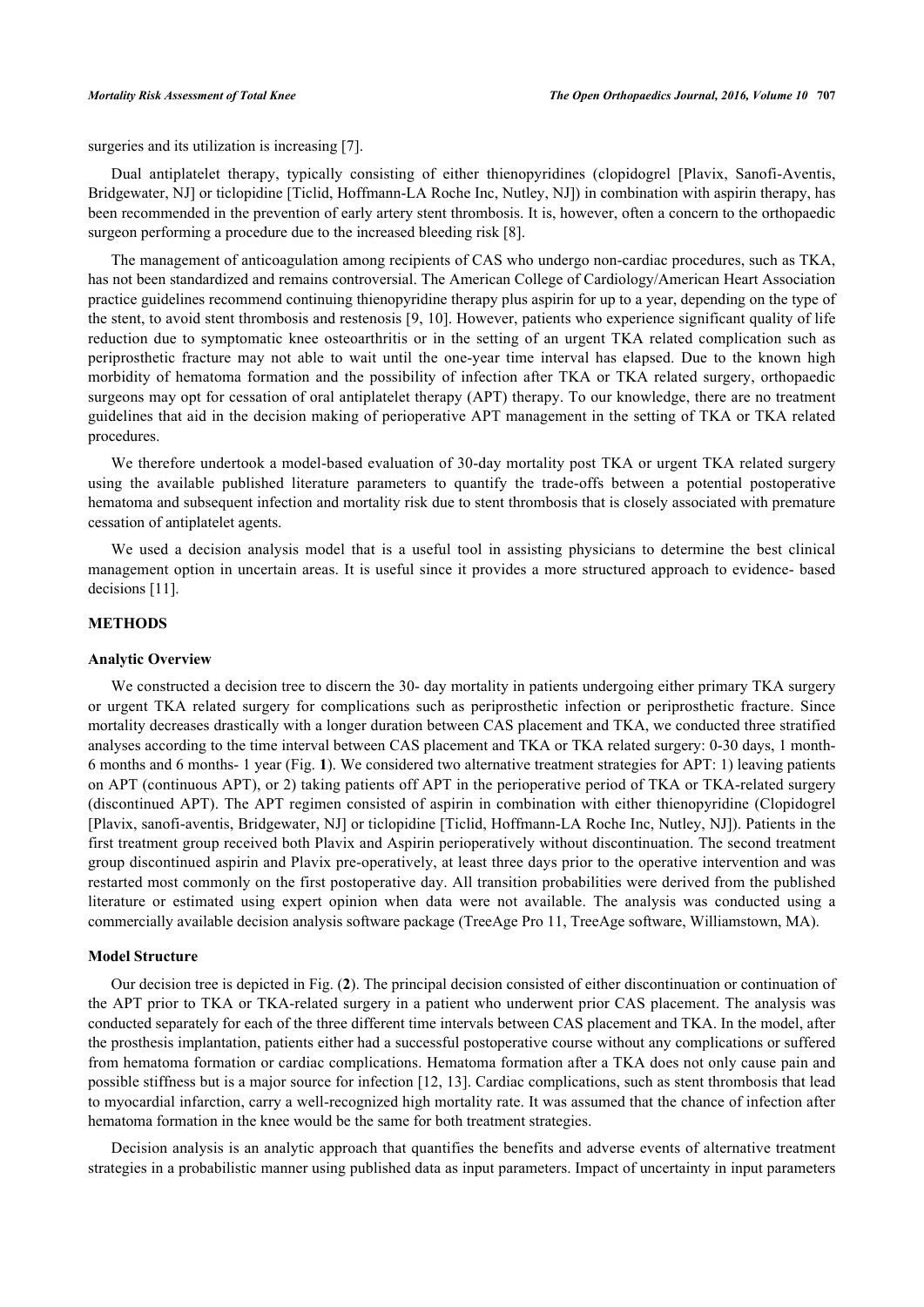<span id="page-2-0"></span>on outcomes is evaluated in sensitivity analysis [[14\]](#page-8-7).



Time

<span id="page-2-1"></span>**Fig. (1).** Timeline of Coronary stent (CAS) placement and Total knee arthroplasty or related surgery. 30-day mortality was calculated for each time interval between CAS placement and TKA or related surgery. The first time interval from CAS and TKA was within the 30 days, the second from 1 month to 6 months, and the third from 6 months to 1year.



Fig. (2). Decision tree model of the two Treatment Strategies following coronary stent placement and subsequent TKA. It was used separately for the three different time intervals.

### **Model Parameters**

## *Population*

We considered a hypothetical cohort of individuals with advanced osteoarthritis requiring a primary TKA or surgery to address complication of TKA such as periprosthetic infection or periprosthetic fracture.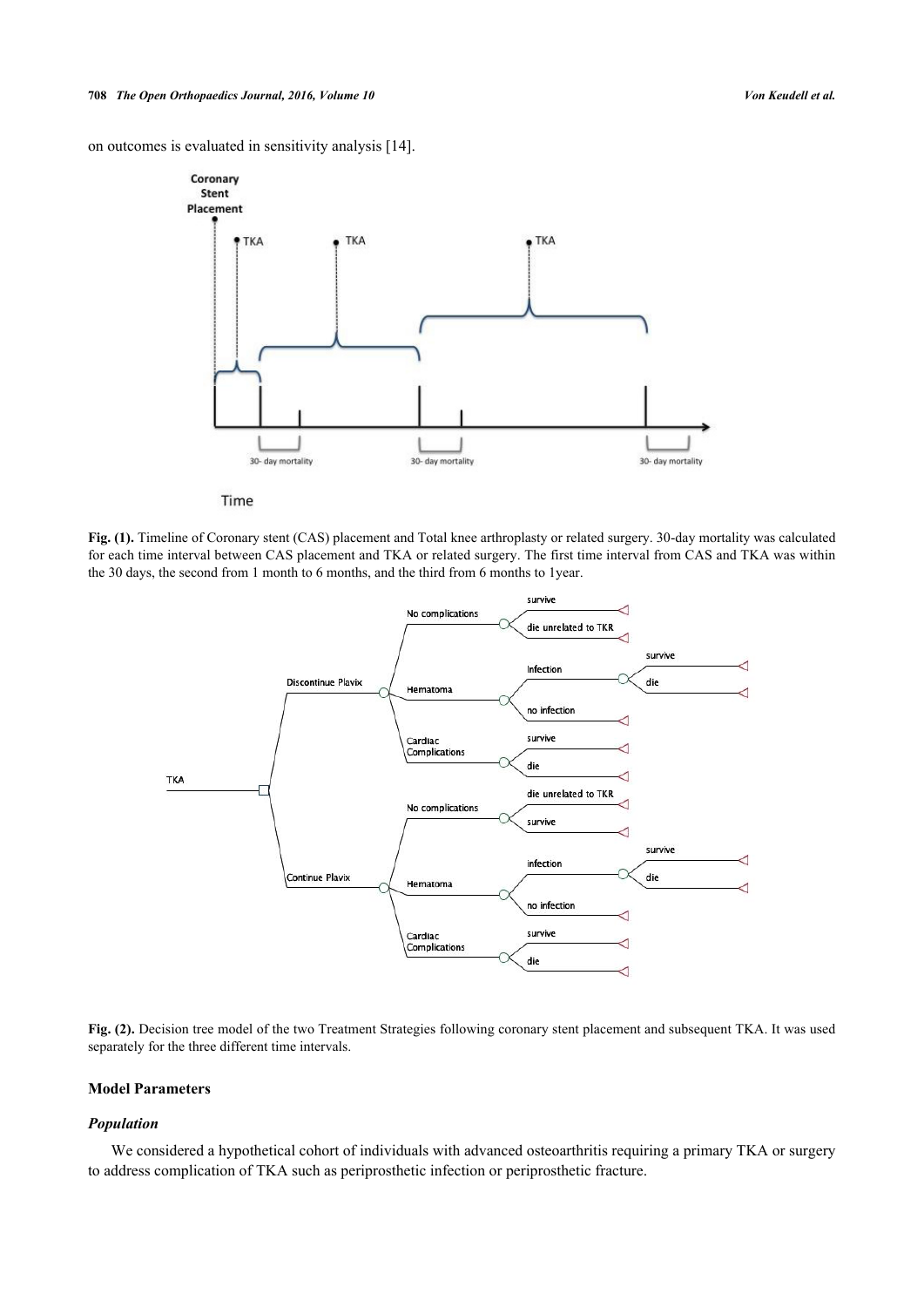# *Base Case*

Transition probabilities used in the model are shown in Table **[1](#page-3-0)**. Bleeding after TKA was defined as hematoma that required surgical evacuation or as moderate postoperative bleeding using the American College of Cardiology/ American Heart Association guidelines [\[15](#page-8-8)]. Rates of deep infection after hematoma (11.9%) were derived from Galat *et al*. [[12\]](#page-8-5) The mortality associated with periprosthetic infection was derived from Cierny *et al.* [\[16](#page-8-9)]

<span id="page-3-0"></span>

| Table 1. Input parameters for model-based evaluation of Continuation and Discontinuation of antiplatelet medication in |  |  |
|------------------------------------------------------------------------------------------------------------------------|--|--|
| TKA patients with history of CAS surgery (in %).                                                                       |  |  |

| <b>Strategy</b>                                           |                                |      | Time interval between CAS and TKA |      |                                           |                                  |
|-----------------------------------------------------------|--------------------------------|------|-----------------------------------|------|-------------------------------------------|----------------------------------|
|                                                           |                                |      |                                   |      | 0-30 d 1- 6 mo  6 mo- 1 yr   Range $(\%)$ | Reference:                       |
| <b>Discontinue APT</b>                                    | Hematoma/<br>bleeding          | 31.0 | 9.3                               | 2.4  | $0.2 - 31.0$                              | $[17-19, 41]$                    |
|                                                           | Cardiac Event                  | 23.2 | 9.5                               | 7.0  | $6.0 - 37.5$                              | $[17, 20, 27-29, 42]$            |
|                                                           | Death related to Cardiac Event | 44.9 | 24.9                              | 19.8 | $0.2 - 85.7$                              | $[6, 17, 22, 28, 34, 35, 42-44]$ |
| <b>Continue of APT</b>                                    | Hematoma/bleeding              | 26.1 | 21.0                              | 9.5  | $9.5 - 43.8$                              | $[20-25]$                        |
|                                                           | Cardiac Event                  | 7.4  | 3.2                               | 3.0  | $0.6 - 25.2$                              | [5, 6, 21, 23, 25, 26]           |
|                                                           | Death related to Cardiac Event | 12.3 | 8.3                               | 3.2  | $0.2 - 27.0$                              | $[4-6, 18, 22, 28, 35]$          |
| <b>Common Variables</b>                                   |                                |      |                                   |      |                                           |                                  |
| Infection after hematoma                                  | 11.9                           |      | 11.9                              |      | [12, 13]                                  |                                  |
| Death related to Infection                                | 4.7                            |      | N/A                               |      | [16]                                      |                                  |
| Death unrelated to Infection and Cardiac<br>Complications | 0.2                            |      | N/A                               |      | $[45]$                                    |                                  |

### *Hematoma Risk*

There is paucity of clinical data on hematoma risk in patients who undergo TKA or TKA related surgery in the first 30 days after CAS. One study suggested [[17\]](#page-8-10) significant major bleeding occurred in up to 31.0% of patients who underwent non-cardiac procedures (such as TKA) in the first 30 days after CAS while having *discontinued their APT medication*. The averaged published risk of hematoma formation was found to be at 9.3% between 1 and 6 months [[17](#page-8-10), [18\]](#page-8-11) and in 2.4% between 6 months and 1 year [[19\]](#page-8-12) in all other groups that *discontinued APT.*

*Continuation of APT* resulted in a probability of moderate to severe bleeding in up to 43.8% but at averaged at 26.1% in the first 30 days [[20](#page-8-13) - [23](#page-8-14)] after CAS, 21.0% in the time lag of 1- 6 months [[24\]](#page-8-15) and 6.0% of between 6 months and a year [[25\]](#page-8-16).

# *Risk of Cardiac Complications*

Patients that *discontinued APT* prior to TKA or TKA-related surgery the risk of cardiac complications was 23.2% in the first 30 days post CAS placement [[17,](#page-8-10) [20](#page-8-13), [21,](#page-8-17) [26,](#page-9-0) [27](#page-9-1)], 9.5% if TKA was done between 1 and 6 months post CAS placement [[17,](#page-8-10) [28\]](#page-9-2), and 7.0% if TKA was performed between 6 months and 1 year post CAS placement [[28,](#page-9-2) [29\]](#page-9-3).

The risk of a patient with a history of a CAS suffering a cardiac complications in the postoperative period of a TKA while being *on APT* was 7.4% during the first 30 days after CAS placement [[5,](#page-7-4) [6](#page-7-5), [23](#page-8-14), [30\]](#page-9-4), 3.2% between 1 and 6 months [[5,](#page-7-4) [21,](#page-8-17) [30\]](#page-9-4) and 3.0% between 6 months and 1 year [[5,](#page-7-4) [6,](#page-7-5) [30\]](#page-9-4).

# *Sensitivity Analysis*

Some of the published data used for the computed model may not correspond to clinical experience. Therefore, to determine the rates of complications and account for the variations in the treatment strategies that would influence the decision *to continue or to discontinue APT* in those patients that undergo TKA or TKA related surgery, we conducted a threshold analysis [[31\]](#page-9-5). The threshold is defined as the lowest probability at which the decision in *favor of terminating antiplatelet regimen yields a lower expected mortality rate than the decision against*. A low threshold implies a strong indication for a particular therapy.

We conducted sensitivity analysis to evaluate the effect of each variable on the outcome of the model. If a change of one variable alters the treatment strategy, the model is considered "sensitive" to that variable; if not, the model is deemed "robust".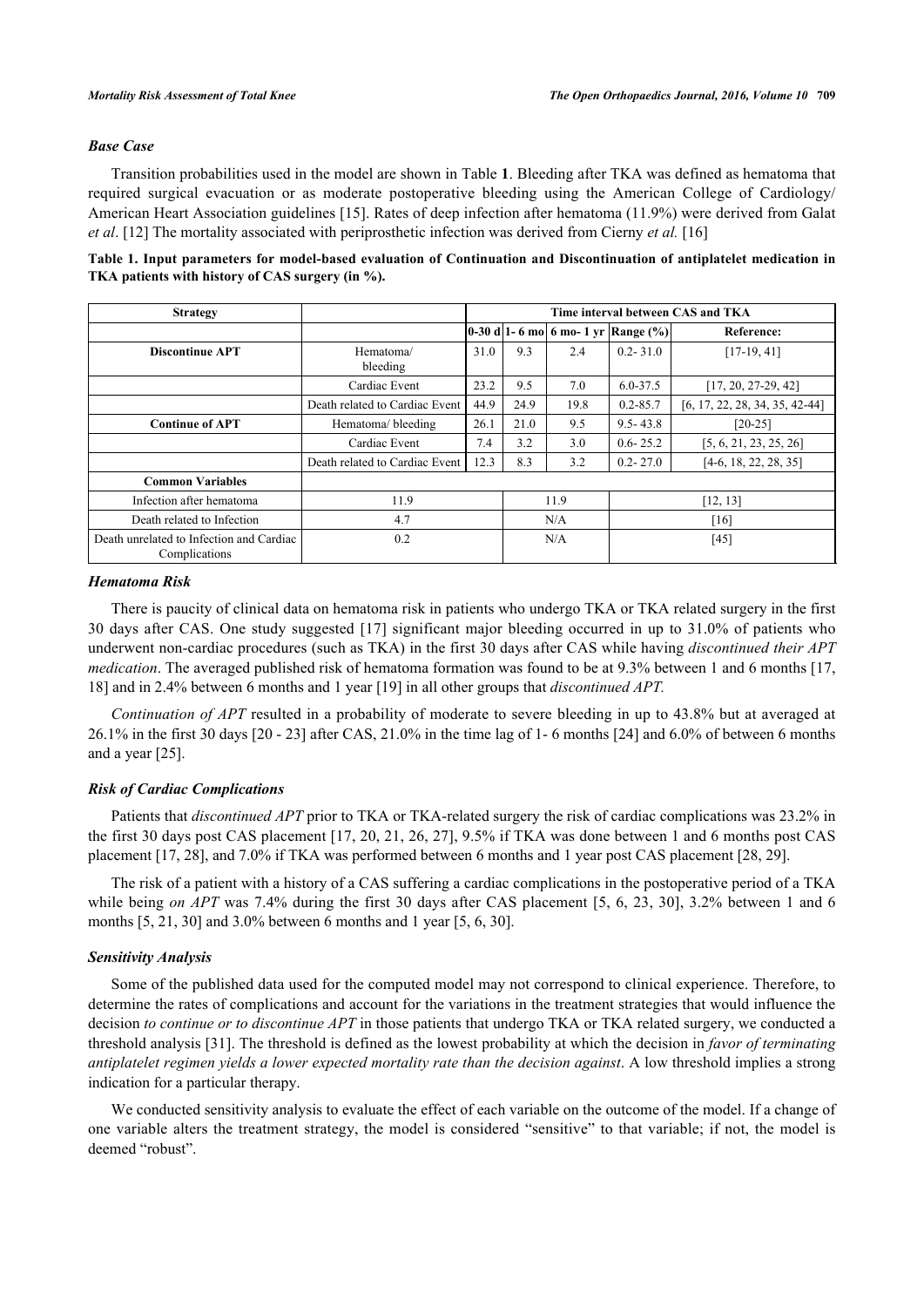# **RESULTS**

### **Mortality**

The 30- day mortality after TKA or urgent TKA related surgery in patients with a history of recent (0-30 days) CAS placement and who discontinued APT prior to TKA, was calculated at 10.7% compared to an estimated 1.2% when APT was continued perioperatively. In patients that had a history of CAS between 1 month and 6 months prior to TKA, the 30- day mortality dropped to 2.6% in the group that discontinued APT versus 0.5% in those that continued APT. The 30- day mortality risk further dropped for patients undergoing TKA who had CAS between 6 months to 1 year prior to TKA to 1.6% (discontinued APT) and 0.3% among those who continued APT. (Fig. **[3](#page-4-0)**).

<span id="page-4-0"></span>

**Fig. (3).** Estimated 30-day mortality risk after bleeding/ cardiac complications/ hematoma formation when antiplatelet therapy was dis/continued during TKA, APT= Antiplatelet Therapy.

# **Sensitivity Analyses**

# *30-Day Mortality Risk Related to Cardiac Complication*

In order to achieve an equal 30- day mortality risk in both treatment strategies (continuation and discontinuation of APT) for patients who had CAS placement 0- 30 days prior to TKA, cardiac complications needed to drop from an average reported risk of 23.2% in the group who *discontinued APT* to 2.2% -- an approximate ten-fold decrease.

For those with a history of CAS placement between 1 month and 6 months from TKA, the necessary threshold was calculated to be at 1.4%, a seven-fold drop from the original 9.5% risk of cardiac complications in those *with discontinued APT.*

The necessary threshold for cardiac complications in those patients, who underwent CAS placement between 6 months and 1 year from TKA, was 0.7% from an initial 7.0%.

#### *30-Day Mortality Risk Related to Death from Cardiac Complications*

Further threshold analysis demonstrated that if the risk of death related to cardiac complications with APT discontinuation decreased below 4.3%, 3.7% and 9.5% from the initial published risks of 44.9%, 24.9% and 19.8% for the three time intervals between CAS and TKA or TKA related surgery, discontinuation would lead to lower postoperative mortality compared to the continuation of APT (Table **[2](#page-5-0)**).

Beyond 1 year, there was a minimal difference in the 30-day mortality risk (not shown) between both treatment strategies and small variations in the different variables could favor either regimen.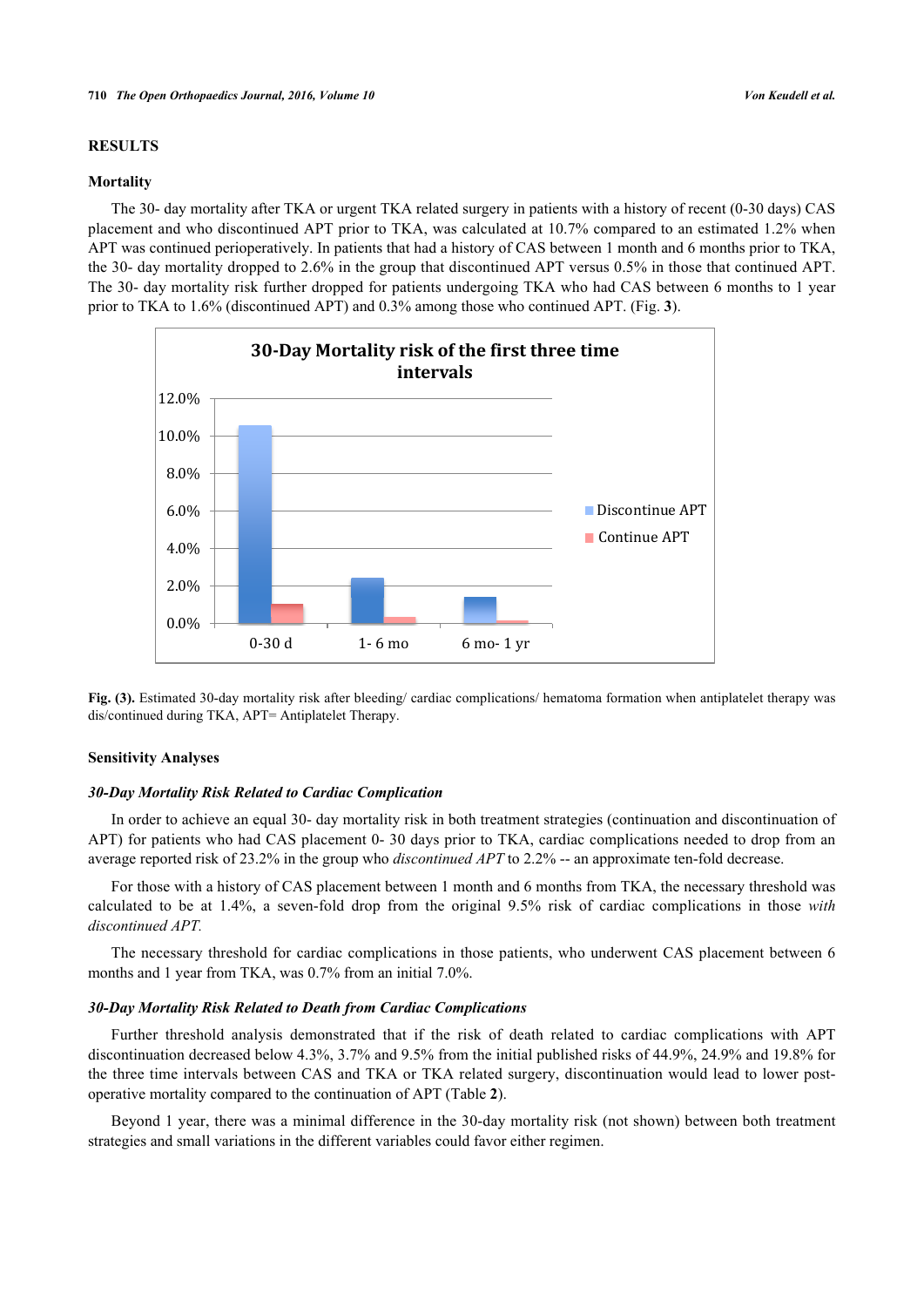<span id="page-5-0"></span>**Table 2. Threshold analysis for cardiac complications to favor discontinuation of Antiplatelet Therapy and original probabilities of cardiac complications when antiplatelet therapy was discontinued. APT= Antiplatelet Therapy.**

| <b>Variables</b>                                                       | $0-30$ davs | l <b>-6 mo</b> | 6mo- 1 yr |
|------------------------------------------------------------------------|-------------|----------------|-----------|
| Reduction necessary to reach threshold to favor Discontinuation of APT | 40.6%       | 21.2%          | $10.3\%$  |
| Threshold to favor Discontinuation of APT                              | 4.3%        | $7\%$          | $9.5\%$   |

*30-Day Mortality Risk Related to Hematoma Formation*

Patients who continued APT were reported to have a bleeding risk ranging from 9.5% to 43.8% in the three different time intervals after CAS. Although this is a wide range and a very high percentage rate, it did not substantially affect the 30-day mortality in any of the time intervals as the risk of cardiac complications had a stronger affect on mortality.

# **DISCUSSION**

We reported on the 30-day mortality risk of two different treatment strategies involving the perioperative discontinuation or continuation of APT in patients with a history of a CAS placement before TKA or urgent TKA related surgery such as infection or periprosthetic fracture. We used published data for the computed model and applied a wide sensitivity analysis to account for variations.

We found that the 30-day mortality risk in patients with a history of CAS placement who discontinued APT prior to TKA or urgent TKA related surgery was higher compared to those patients who continued with APT for up to a year. In the first time interval of 0-30 days post CS placement, the 30-day mortality of TKA or TKA related surgery was calculated to be at 10.7% when APT was discontinued which was driven by the death related to cardiac complications and dropped to 2.6% and 1.6% in subsequent two time intervals (1- 6months and 6 months- 1 year). This is in contrast to 1.2%, 0.5% and 0.3% 30- day mortality risk in patients that continued APT, respectively.

There is a lack of consensus on the "safe" timing of orthopedic surgery after CAS, on the decision of continuation or discontinuation of APT prior to the procedure and if APT is stopped, the number of days that APT should be discontinued [\[32\]](#page-9-6). With an aging population and associated obesity and diabetes, which are main risk factors for cardiovascular disease the number of percutaneous interventions are likely to increase. In fact, the number of percutaneous interventions tripled over the period between 1988 to 2001 from 80.3 per 100,000 [95%CI: 71.9-88.9] in 1988 to 244 per 100,000 [95%CI: 221.3-266.4, p<0.01] in 2001 in the United States [\[33\]](#page-9-7). Delaying orthopedic procedures for osteoarthritic conditions such as a TKA or urgent TKA related procedures due to the presumed increased risk from cardiac complications that may ensue from recent CAS could lead to worsening impact on the patient's quality of life [[33](#page-9-7)]. Therefore, it is often left to the orthopaedic surgeon and the patient's PCP and/or cardiologist to balance risk and benefits of the two main treatment strategies of APT when surgery is necessary.

Previous studies reported variable outcomes, including complications, such as cardiac events that may lead to death of non-cardiac surgery after drug-eluting stents or bare metal stents [[5,](#page-7-4) [6,](#page-7-5) [18,](#page-8-11) [20,](#page-8-13) [22](#page-8-18) - [24](#page-8-15), [27](#page-9-1) - [29,](#page-9-3) [34](#page-9-8) - [36](#page-9-9)]. Drug-eluting stents have been reported to be associated with a higher rate of early restenosis and it has therefore been suggested to have those patients complete a full year of APT. It has been recommended to delay elective non-cardiac surgery >14 days for balloon angioplasty, >30-45 days for bare metal stents and >365 for drug eluting stents [\[37](#page-9-10)].

Small-scale studies have underscored the importance of completing a full course of one year of APT in the setting of necessary non-cardiac surgery [[6\]](#page-7-5); however these findings are yet to be confirmed by larger and preferably randomized series. Kaluza and colleagues [\[20](#page-8-13)] were among the first to report on adverse events after CAS placement in patients who subsequently underwent non-cardiac surgery. In their study, the authors retrospectively assessed 40 patients who underwent non-cardiac surgery after recent CAS and reported on seven myocardial infarctions, 11 severe bleeds and eight deaths. In contrast to our study, they were not able to control for continuation or discontinuation of APT.

We used the available data from the literature and created two distinct treatment arms that allowed us to identify the strategy that was associated with a lower mortality rate followed by a sensitivity analysis to account for the variations of the treatment strategies. Vicenzi *et al.* [[4\]](#page-7-3) prospectively analyzed 103 patients that underwent non-cardiac surgery within the first year of CAS placement. APT was either withdrawn 3 days prior to the surgery or was continued throughout the perioperative period. In almost half of the patients (n=46), complications occurred postoperatively, consisting of 42 who had a cardiac event and two who had bleeding. They found an increased risk of adverse events in the immediate period after CAS placement (<35 days) compared to CAS placement more than 90 days prior to noncardiac surgery. Their results are comparable to our findings. Cardiac complications appear to be the main risk in the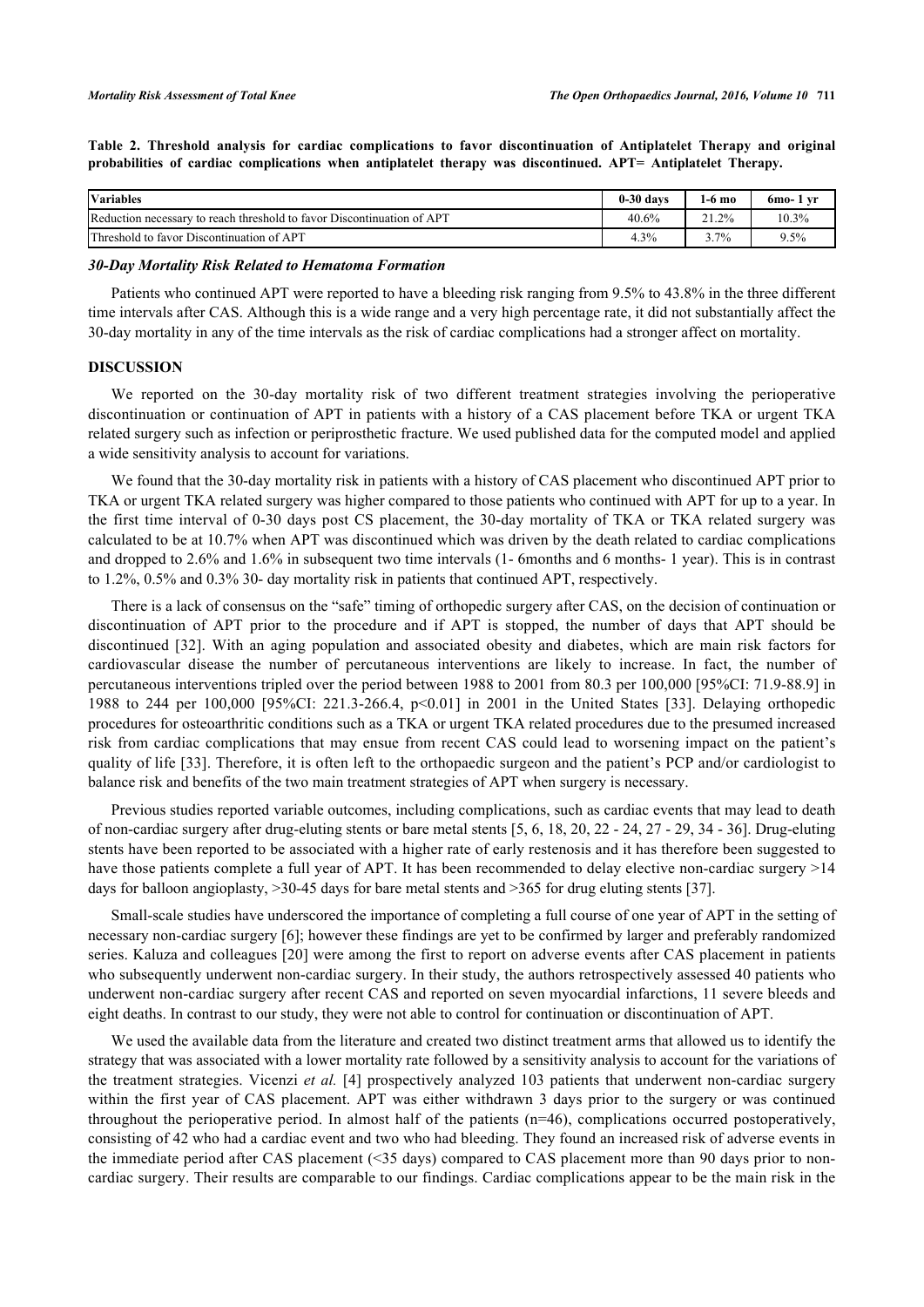#### **712** *The Open Orthopaedics Journal, 2016, Volume 10 Von Keudell et al.*

perioperative period following non- cardiac surgery in the patient with recent CAS.

Maintaining non-cardiac surgery patients on APT increases the risk of bleeding as shown by Wilson *et al.* [\[23](#page-8-14)] who documented the need for blood transfusions in 33% of patients who underwent non-cardiac surgery including vascular, orthopaedic, genitourinary and gastrointestinal procedures while on APT. However, no studies have found a significant impact on overall mortality.

Using data from multiple data sources, our analysis was able to confirm this finding. In the current study, bleeding risk in patients who were kept on APT ranged from 9.5% to 43.8%, which did not influence the overall 30- day mortality for up to a year. A study reported [[17](#page-8-10)] that patients who discontinued APT preoperatively for up to 7 days demonstrated an initial high bleeding risk (31.0%) in the first two weeks, which may reflect that patients may be at higher risk of bleeding in the first 30 days regardless of continuing or discontinuing APT. This may not reflect clinical expertise but this finding did not offset our sensitivity analysis. The mortality risk related to infection after hematoma formation or moderate to severe bleeding is low and therefore had little impact on the 30-day mortality compared to the 30-day mortality caused by cardiac complications. However, we were unable to measure morbidity related to hematoma formation with a potential of infection after TKA surgery.

It is noteworthy that there are several definitions of hematoma formation. While some define hematoma formation as the need for re-operation for bleeding [\[38\]](#page-9-11) others such as the American College for Cardiology and American Heart Association elect to use the term "moderate hematoma" as a surrogate for hematoma formation [\[39](#page-9-12)]. We elected to use the later to potentially overestimate the amount of hematoma formation on purpose. Hematoma formation in essentially all patients with a 50% infection risk would favor the perioperative discontinuation of Plavix at any given time interval.

Jacob *et al.* [[40\]](#page-9-13) performed a retrospective analysis on 142 patients undergoing arthroplasty while being either off or on Plavix perioperatively and determined 30- day readmission, reoperation, hematoma formation. 3 patients developed bleeding and one infectious complication in the group that discontinued Plavix. They were unable to state the diagnosis for which Plavix was prescribed nor was there sufficient data on when a coronary stent was placed and the time lag between the coronary stent and the arthroplasty. We used their data on hematoma formation and transfusion requirement for our sensitivity analysis and our results were not impacted by their findings. Nandi *et al.* [[38\]](#page-9-11) performed a retrospective study assessing the effect of Plavix in the perioperative setting. They included patients being on Plavix for a prior stroke and peripheral vascular disease as well as a prior coronary stent. The data presented did not disclose the time between stenting and arthroplasty. Interestingly, there was no statistical difference between hematoma formation in either group of patient's undergoing arthroplasty, however they noted a higher incidence of reoperation for hematoma formation in revision arthroplasty while being on Plavix. Similarly, using their data did not impact our conclusions since the risk of hematoma formation has little impact on mortality.

While in clinical practice surgeons may consider other strategies related to discontinuation of Plavix or aspirin or both, currently there is no published literature reporting differential hematoma formation rates among alternative clinical strategies beyond those described in our analysis. Further, results of our extensive sensitivity analyses suggested that variability in rates of hematoma had no effect on ranking of the strategies.

The important finding of this study is that the risk of hematoma formation that may be due to continuation of Plavix in the first year after coronary stenting has a minimal effect on the mortality since discontinuing Plavix increases the risk of cardiac complications, which is associated with a high mortality rate. For example, when TKA is performed between 1 month and 6 months after coronary stenting, the hematoma formation would have to virtually affect every patient (99%) with a risk of hematoma formation of 50% to offset the discontinuation of Plavix and cause a higher mortality.

Due to the heterogeneity of the available literature, limitations included the inability to differentiate between the type, number, length and diameter of the stent. This is a potential bias as it has been shown, that longer, drug-eluting stents may result in earlier occlusion. Further, it is known that CAS after acute coronary syndrome are associated with a higher incident of adverse events [[6\]](#page-7-5).

Other limitations consisted of the fact that we could neither differentiate between types of non-cardiac surgery, nor the overall health status of the assumed cohort that might have influenced the model. It is likely that TKA has a lower complication rate than, for example, elective vascular surgery. Similarly, a lower NYHA status could influence the outcome of cardiac complications. We therefore conducted a wide set of sensitivity analysis to evaluate the robustness of the model. In all simulated cases, cardiac complications were required to fall significantly up to eight fold to achieve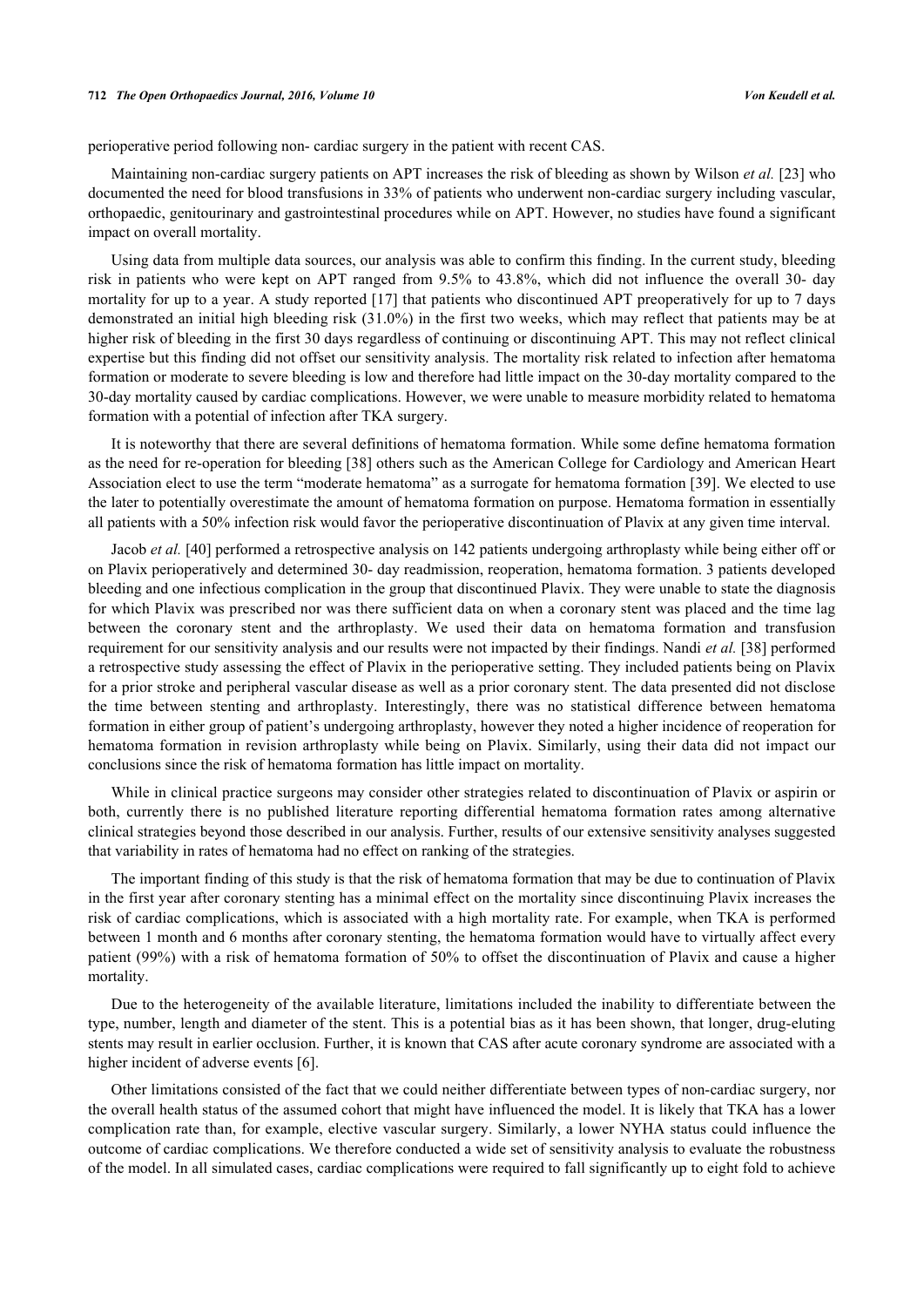a lower 30-day mortality risk than in the group that continued APT for up to year. The published data were too sparse and heterogeneous to permit stratification by diabetes, renal failure, different location of coronary artery stenosis and stent types, low ejection fraction and prior surgeries that could potentially skew the results, except for stenosis of the coronary vessels requiring intervention. We do not have external data against which we can validate the performance of the model. In these circumstances, sensitivity analyses are valuable tools for investigating the range of outcomes that might be expected from plausible swings in key input parameters. These analyses are particularly useful in models such as ours in which most input parameters were derived from observational and retrospective studies in the absence of randomized controlled trials.

This is the first study to our knowledge that elucidates the 30- day mortality risk of three different time intervals in patients who underwent CAS placement and subsequent TKA or urgent TKA related surgery such as infection or periprosthetic fracture. Although there are several limitations to this study, sensitivity analysis revealed the robustness of the decision model.

# **CONCLUSION**

In conclusion, our data suggest that delaying TKA for at least 1 year after percutaneous CAS placement leads to substantial reduction in 30-day post-TKA mortality. In almost all scenarios, terminating APT prior to TKA or urgent TKA related surgery in the first year after percutaneous CAS placement carries a higher 30-day mortality than continuing APT perioperatively. We were, however unable to determine morbidity. The continuation of perioperative APT did not appear to have an influential effect on the rate of increased hematoma formation and subsequent infection rate. Therefore, postponing an elective TKA may lead to a substantial reduction in post- TKA mortality. Whenever urgent TKA related surgery is required, the orthopaedic surgeon should weigh risks and benefits of death, major cardiac issues and the deleterious effects of hematoma with each other. The complexity of this decision for every patient should prompt close consultation with the primary care physician, cardiologist and/or cardiologic interventional physician to provide the best possible outcome for the patient.

# **LIST OF ABBREVIATIONS**

| <b>APT</b> | Antiplatelet therapy     |
|------------|--------------------------|
| <b>CAS</b> | Coronary Artery Stenting |
| TKA        | Total knee arthroplasty  |

# **CONFLICT OF INTEREST**

The authors confirm that this article content has no conflict of interest.

# **ACKNOWLEDGEMENTS**

NIH/NIAMS K24 AR057827 (Dr. Losina), RO1 AR064320, P60 AR 47782, and the Department of Orthopedic Surgery-Program for Research Incubation and Development, Brigham and Women's Hospital.

# **REFERENCES**

- <span id="page-7-0"></span>[1] Serruys PW, Kutryk MJ, Ong AT. Coronary-artery stents. N Engl J Med 2006; 354(5): 483-95. [\[http://dx.doi.org/10.1056/NEJMra051091\]](http://dx.doi.org/10.1056/NEJMra051091) [PMID: [16452560](http://www.ncbi.nlm.nih.gov/pubmed/16452560)]
- <span id="page-7-1"></span>[2] Moses JW, Leon MB, Popma JJ, *et al.* Sirolimus-eluting stents versus standard stents in patients with stenosis in a native coronary artery. N Engl J Med 2003; 349(14): 1315-23. [\[http://dx.doi.org/10.1056/NEJMoa035071](http://dx.doi.org/10.1056/NEJMoa035071)] [PMID: [14523139\]](http://www.ncbi.nlm.nih.gov/pubmed/14523139)
- <span id="page-7-2"></span>[3] Roger VL, Go AS, Lloyd-Jones DM, *et al.* Heart disease and stroke statistics2011 update: a report from the American Heart Association. Circulation 2011; 123(4): e18-e209.
	- [\[http://dx.doi.org/10.1161/CIR.0b013e3182009701\]](http://dx.doi.org/10.1161/CIR.0b013e3182009701) [PMID: [21160056](http://www.ncbi.nlm.nih.gov/pubmed/21160056)]
- <span id="page-7-3"></span>[4] Vicenzi MN, Meislitzer T, Heitzinger B, Halaj M, Fleisher LA, Metzler H. Coronary artery stenting and non-cardiac surgerya prospective outcome study. Br J Anaesth 2006; 96(6): 686-93. [\[http://dx.doi.org/10.1093/bja/ael083](http://dx.doi.org/10.1093/bja/ael083)] [PMID: [16670113\]](http://www.ncbi.nlm.nih.gov/pubmed/16670113)
- <span id="page-7-4"></span>[5] Rabbitts JA, Nuttall GA, Brown MJ, *et al.* Cardiac risk of noncardiac surgery after percutaneous coronary intervention with drug-eluting stents. Anesthesiology 2008; 109(4): 596-604. [\[http://dx.doi.org/10.1097/ALN.0b013e318186de1c\]](http://dx.doi.org/10.1097/ALN.0b013e318186de1c) [PMID: [18813037](http://www.ncbi.nlm.nih.gov/pubmed/18813037)]
- <span id="page-7-5"></span>[6] Cruden NL, Harding SA, Flapan AD, *et al.* Previous coronary stent implantation and cardiac events in patients undergoing noncardiac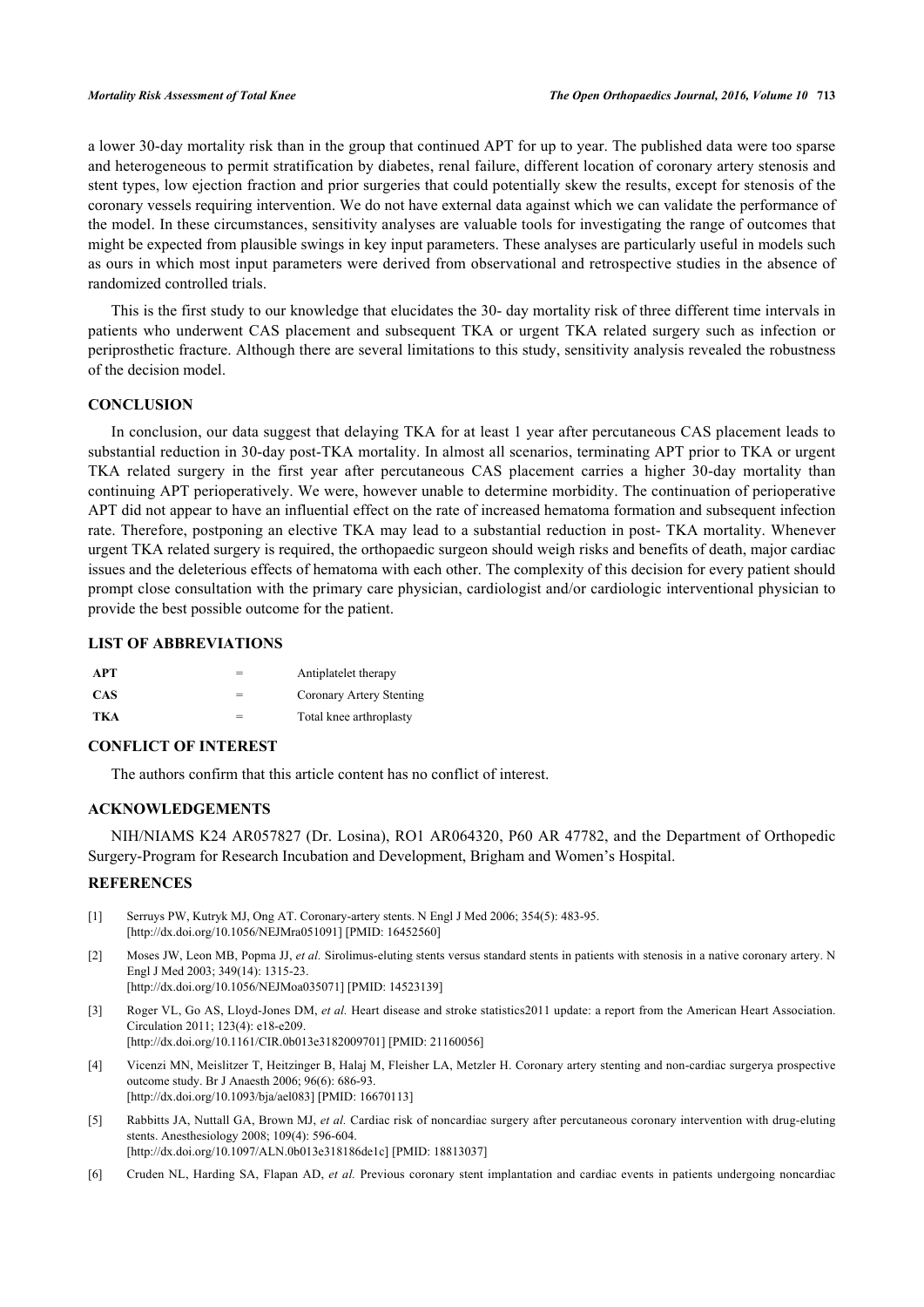surgery. Circ Cardiovasc Interv 2010; 3(3): 236-42. [\[http://dx.doi.org/10.1161/CIRCINTERVENTIONS.109.934703](http://dx.doi.org/10.1161/CIRCINTERVENTIONS.109.934703)] [PMID: [20442357\]](http://www.ncbi.nlm.nih.gov/pubmed/20442357)

- <span id="page-8-0"></span>[7] Garrett WE Jr, Swiontkowski MF, Weinstein JN, *et al.* American Board of Orthopaedic Surgery Practice of the Orthopaedic Surgeon: Part-II, certification examination case mix. J Bone Joint Surg Am 2006; 88(3): 660-7. [\[http://dx.doi.org/10.2106/00004623-200603000-00027](http://dx.doi.org/10.2106/00004623-200603000-00027)] [PMID: [16510834\]](http://www.ncbi.nlm.nih.gov/pubmed/16510834)
- <span id="page-8-1"></span>[8] Bertrand ME, Rupprecht HJ, Urban P, Gershlick AH. Double-blind study of the safety of clopidogrel with and without a loading dose in combination with aspirin compared with ticlopidine in combination with aspirin after coronary stenting : the clopidogrel aspirin stent international cooperative study (CLASSICS). Circulation 2000; 102(6): 624-9. [\[http://dx.doi.org/10.1161/01.CIR.102.6.624](http://dx.doi.org/10.1161/01.CIR.102.6.624)] [PMID: [10931801\]](http://www.ncbi.nlm.nih.gov/pubmed/10931801)
- <span id="page-8-2"></span>[9] Grines CL, Bonow RO, Casey DE Jr, *et al.* Prevention of premature discontinuation of dual antiplatelet therapy in patients with coronary artery stents: a science advisory from the American Heart Association, American College of Cardiology, Society for Cardiovascular Angiography and Interventions, American College of Surgeons, and American Dental Association, with representation from the American College of Physicians. J Am Coll Cardiol 2007; 49(6): 734-9. [\[http://dx.doi.org/10.1016/j.jacc.2007.01.003\]](http://dx.doi.org/10.1016/j.jacc.2007.01.003) [PMID: [17291948](http://www.ncbi.nlm.nih.gov/pubmed/17291948)]
- <span id="page-8-3"></span>[10] Gunay R, Sensoz Y, Kayacioglu I, Demirtas MM. eComment: Controversies on the antiplatelet therapy before coronary artery bypass grafting surgery. Interact Cardiovasc Thorac Surg 2010; 10(1): 52. [\[http://dx.doi.org/10.1510/icvts.2009.211805A\]](http://dx.doi.org/10.1510/icvts.2009.211805A) [PMID: [20019040](http://www.ncbi.nlm.nih.gov/pubmed/20019040)]
- <span id="page-8-4"></span>[11] Brauer CA, Bozic KJ. Using observational data for decision analysis and economic analysis. J Bone Joint Surg Am 2009; 91(Suppl. 3): 73-9. [\[http://dx.doi.org/10.2106/JBJS.H.01537\]](http://dx.doi.org/10.2106/JBJS.H.01537) [PMID: [19411503](http://www.ncbi.nlm.nih.gov/pubmed/19411503)]
- <span id="page-8-5"></span>[12] Galat DD, McGovern SC, Hanssen AD, Larson DR, Harrington JR, Clarke HD. Early return to surgery for evacuation of a postoperative hematoma after primary total knee arthroplasty. J Bone Joint Surg Am 2008; 90(11): 2331-6. [\[http://dx.doi.org/10.2106/JBJS.G.01370\]](http://dx.doi.org/10.2106/JBJS.G.01370) [PMID: [18978401](http://www.ncbi.nlm.nih.gov/pubmed/18978401)]
- <span id="page-8-6"></span>[13] Saleh K, Olson M, Resig S, *et al.* Predictors of wound infection in hip and knee joint replacement: results from a 20 year surveillance program. J Orthop Res 2002; 20(3): 506-15. [\[http://dx.doi.org/10.1016/S0736-0266\(01\)00153-X\]](http://dx.doi.org/10.1016/S0736-0266(01)00153-X) [PMID: [12038624](http://www.ncbi.nlm.nih.gov/pubmed/12038624)]
- <span id="page-8-7"></span>[14] Roberts MS. The next chapter in cost-effectiveness analysis. JAMA 2016; 316(10): 1049-50. [\[http://dx.doi.org/10.1001/jama.2016.12844](http://dx.doi.org/10.1001/jama.2016.12844)] [PMID: [27623460\]](http://www.ncbi.nlm.nih.gov/pubmed/27623460)
- <span id="page-8-8"></span>[15] Fleisher LA, Beckman JA, Brown KA, *et al.* 2009 ACCF/AHA focused update on perioperative beta blockade incorporated into the ACC/AHA 2007 guidelines on perioperative cardiovascular evaluation and care for noncardiac surgery. J Am Coll Cardiol 2009; 54(22): e13 e118.

[\[http://dx.doi.org/10.1016/j.jacc.2009.07.010\]](http://dx.doi.org/10.1016/j.jacc.2009.07.010) [PMID: [19926002](http://www.ncbi.nlm.nih.gov/pubmed/19926002)]

- <span id="page-8-9"></span>[16] Cierny G III, DiPasquale D. Periprosthetic total joint infections: staging, treatment, and outcomes. Clin Orthop Relat Res 2002; (403): 23-8. [\[http://dx.doi.org/10.1097/00003086-200210000-00005](http://dx.doi.org/10.1097/00003086-200210000-00005)] [PMID: [12360003\]](http://www.ncbi.nlm.nih.gov/pubmed/12360003)
- <span id="page-8-10"></span>[17] Leibowitz D, Cohen M, Planer D, *et al.* Comparison of cardiovascular risk of noncardiac surgery following coronary angioplasty with versus without stenting. Am J Cardiol 2006; 97(8): 1188-91. [\[http://dx.doi.org/10.1016/j.amjcard.2005.11.037\]](http://dx.doi.org/10.1016/j.amjcard.2005.11.037) [PMID: [16616024](http://www.ncbi.nlm.nih.gov/pubmed/16616024)]
- <span id="page-8-11"></span>[18] Albaladejo P, Marret E, Samama CM, *et al.* Non-cardiac surgery in patients with coronary stents: the RECO study. Heart 2011; 97(19): 1566-72. [\[http://dx.doi.org/10.1136/hrt.2011.224519\]](http://dx.doi.org/10.1136/hrt.2011.224519) [PMID: [21791513](http://www.ncbi.nlm.nih.gov/pubmed/21791513)]
- <span id="page-8-12"></span>[19] Conroy M, Bolsin SN, Black SA, Orford N. Perioperative complications in patients with drug-eluting stents: a three-year audit at Geelong Hospital. Anaesth Intensive Care 2007; 35(6): 939-44. [PMID: [18084986\]](http://www.ncbi.nlm.nih.gov/pubmed/18084986)
- <span id="page-8-13"></span>[20] Kałuza GL, Joseph J, Lee JR, Raizner ME, Raizner AE. Catastrophic outcomes of noncardiac surgery soon after coronary stenting. J Am Coll Cardiol 2000; 35(5): 1288-94. [\[http://dx.doi.org/10.1016/S0735-1097\(00\)00521-0\]](http://dx.doi.org/10.1016/S0735-1097(00)00521-0) [PMID: [10758971](http://www.ncbi.nlm.nih.gov/pubmed/10758971)]
- <span id="page-8-17"></span>[21] Reddy PR, Vaitkus PT. Risks of noncardiac surgery after coronary stenting. Am J Cardiol 2005; 95(6): 755-7. [\[http://dx.doi.org/10.1016/j.amjcard.2004.11.029\]](http://dx.doi.org/10.1016/j.amjcard.2004.11.029) [PMID: [15757604](http://www.ncbi.nlm.nih.gov/pubmed/15757604)]
- <span id="page-8-18"></span>[22] Sharma AK, Ajani AE, Hamwi SM, *et al.* Major noncardiac surgery following coronary stenting: when is it safe to operate? Catheter Cardiovasc Interv 2004; 63(2): 141-5. [\[http://dx.doi.org/10.1002/ccd.20124\]](http://dx.doi.org/10.1002/ccd.20124) [PMID: [15390248](http://www.ncbi.nlm.nih.gov/pubmed/15390248)]
- <span id="page-8-14"></span>[23] Wilson SH, Fasseas P, Orford JL, *et al.* Clinical outcome of patients undergoing non-cardiac surgery in the two months following coronary stenting. J Am Coll Cardiol 2003; 42(2): 234-40. [\[http://dx.doi.org/10.1016/S0735-1097\(03\)00622-3\]](http://dx.doi.org/10.1016/S0735-1097(03)00622-3) [PMID: [12875757](http://www.ncbi.nlm.nih.gov/pubmed/12875757)]
- <span id="page-8-15"></span>[24] van Kuijk JP, Flu WJ, Schouten O, *et al.* Timing of noncardiac surgery after coronary artery stenting with bare metal or drug-eluting stents. Am J Cardiol 2009; 104(9): 1229-34.
	- [\[http://dx.doi.org/10.1016/j.amjcard.2009.06.038\]](http://dx.doi.org/10.1016/j.amjcard.2009.06.038) [PMID: [19840567](http://www.ncbi.nlm.nih.gov/pubmed/19840567)]
- <span id="page-8-16"></span>[25] Gandhi NK, Abdel-Karim AR, Banerjee S, Brilakis ES. Frequency and risk of noncardiac surgery after drug-eluting stent implantation. Catheter Cardiovasc Interv 2011; 77(7): 972-6.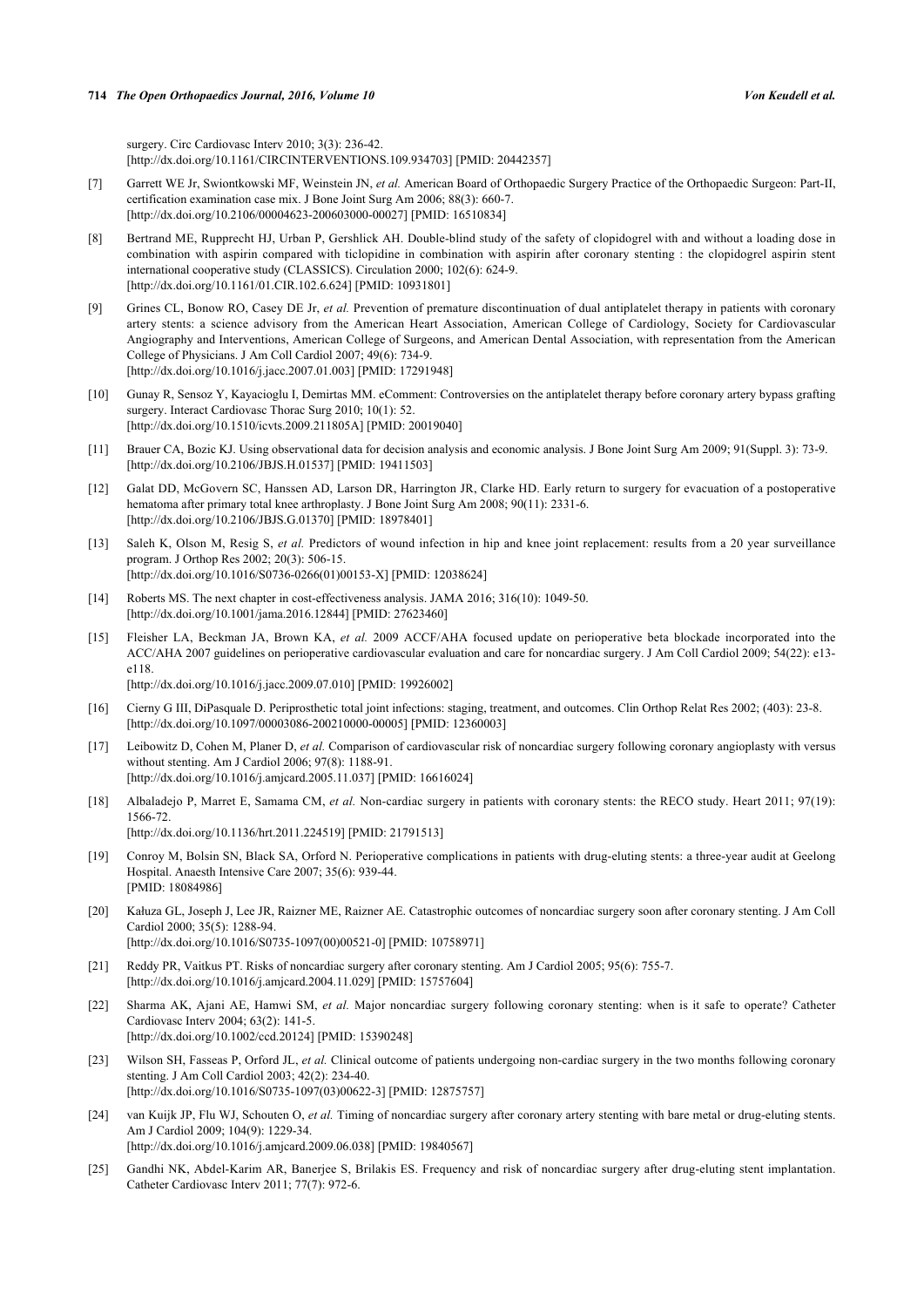[\[http://dx.doi.org/10.1002/ccd.22744\]](http://dx.doi.org/10.1002/ccd.22744) [PMID: [20824750](http://www.ncbi.nlm.nih.gov/pubmed/20824750)]

<span id="page-9-0"></span>[26] Schouten O, Bax JJ, Poldermans D. Management of patients with cardiac stents undergoing noncardiac surgery. Curr Opin Anaesthesiol 2007; 20(3): 274-8.

[\[http://dx.doi.org/10.1097/ACO.0b013e328105dac5](http://dx.doi.org/10.1097/ACO.0b013e328105dac5)] [PMID: [17479034\]](http://www.ncbi.nlm.nih.gov/pubmed/17479034)

- <span id="page-9-1"></span>[27] Schouten O, van Domburg RT, Bax JJ, *et al.* Noncardiac surgery after coronary stenting: early surgery and interruption of antiplatelet therapy are associated with an increase in major adverse cardiac events. J Am Coll Cardiol 2007; 49(1): 122-4. [\[http://dx.doi.org/10.1016/j.jacc.2006.10.004\]](http://dx.doi.org/10.1016/j.jacc.2006.10.004) [PMID: [17207733](http://www.ncbi.nlm.nih.gov/pubmed/17207733)]
- <span id="page-9-2"></span>[28] Anwaruddin S, Askari AT, Saudye H, *et al.* Characterization of post-operative risk associated with prior drug-eluting stent use. JACC Cardiovasc Interv 2009; 2(6): 542-9. [\[http://dx.doi.org/10.1016/j.jcin.2009.03.014](http://dx.doi.org/10.1016/j.jcin.2009.03.014)] [PMID: [19539259\]](http://www.ncbi.nlm.nih.gov/pubmed/19539259)
- <span id="page-9-3"></span>[29] Assali A, Vaknin-Assa H, Lev E, *et al.* The risk of cardiac complications following noncardiac surgery in patients with drug eluting stents implanted at least six months before surgery. Catheter Cardiovasc Interv 2009; 74(6): 837-43. [\[http://dx.doi.org/10.1002/ccd.22158\]](http://dx.doi.org/10.1002/ccd.22158) [PMID: [19626693](http://www.ncbi.nlm.nih.gov/pubmed/19626693)]
- <span id="page-9-4"></span>[30] Nuttall GA, Brown MJ, Stombaugh JW, *et al.* Time and cardiac risk of surgery after bare-metal stent percutaneous coronary intervention. Anesthesiology 2008; 109(4): 588-95. [\[http://dx.doi.org/10.1097/ALN.0b013e318186ddf8](http://dx.doi.org/10.1097/ALN.0b013e318186ddf8)] [PMID: [18813036](http://www.ncbi.nlm.nih.gov/pubmed/18813036)]
- <span id="page-9-5"></span>[31] Pauker SG, Kassirer JP. The threshold approach to clinical decision making. N Engl J Med 1980; 302(20): 1109-17. [\[http://dx.doi.org/10.1056/NEJM198005153022003\]](http://dx.doi.org/10.1056/NEJM198005153022003) [PMID: [7366635](http://www.ncbi.nlm.nih.gov/pubmed/7366635)]
- <span id="page-9-6"></span>[32] Lavelle WF, Demers Lavelle EA, Uhl R. Operative delay for orthopedic patients on clopidogrel (plavix): a complete lack of consensus. J Trauma 2008; 64(4): 996-1000. [\[http://dx.doi.org/10.1097/TA.0b013e3180485d23](http://dx.doi.org/10.1097/TA.0b013e3180485d23)] [PMID: [18404067\]](http://www.ncbi.nlm.nih.gov/pubmed/18404067)
- <span id="page-9-7"></span>[33] Movahed MR, Ramaraj R, Jamal MM, Hashemzadeh M. Nationwide trends in the utilisation of percutaneous coronary intervention (PCI) in the United States of America based on gender and ethnicities. EuroIntervention 2009; 5(3): 343-8. [\[http://dx.doi.org/10.4244/V5I3A54](http://dx.doi.org/10.4244/V5I3A54)] [PMID: [19736159\]](http://www.ncbi.nlm.nih.gov/pubmed/19736159)
- <span id="page-9-8"></span>[34] Brotman DJ, Bakhru M, Saber W, *et al.* Discontinuation of antiplatelet therapy prior to low-risk noncardiac surgery in patients with drugeluting stents: a retrospective cohort study. J Hosp Med 2007; 2(6): 378-84. [\[http://dx.doi.org/10.1002/jhm.227](http://dx.doi.org/10.1002/jhm.227)] [PMID: [18081175\]](http://www.ncbi.nlm.nih.gov/pubmed/18081175)
- [35] Berger PB, Kleiman NS, Pencina MJ, *et al.* Frequency of major noncardiac surgery and subsequent adverse events in the year after drugeluting stent placement results from the EVENT (Evaluation of Drug-Eluting Stents and Ischemic Events) Registry. JACC Cardiovasc Interv 2010; 3(9): 920-7.

[\[http://dx.doi.org/10.1016/j.jcin.2010.03.021](http://dx.doi.org/10.1016/j.jcin.2010.03.021)] [PMID: [20850090\]](http://www.ncbi.nlm.nih.gov/pubmed/20850090)

<span id="page-9-9"></span>[36] Guidelines for the management of antiplatelet therapy in patients with coronary stents undergoing non-cardiac surgery. Heart Lung Circ 2010; 19(1): 2-10.

[\[http://dx.doi.org/10.1016/j.hlc.2009.10.008\]](http://dx.doi.org/10.1016/j.hlc.2009.10.008) [PMID: [20045378](http://www.ncbi.nlm.nih.gov/pubmed/20045378)]

- <span id="page-9-10"></span>[37] Fleisher LA, Beckman JA, Brown KA, *et al.* ACC/AHA 2007 guidelines on perioperative cardiovascular evaluation and care for noncardiac surgery: executive summary: a report of the American College of Cardiology/American Heart Association Task Force on Practice Guidelines (Writing Committee to Revise the 2002 Guidelines on Perioperative Cardiovascular Evaluation for Noncardiac Surgery). Anesth Analg 2008; 106(3): 685-712. [\[http://dx.doi.org/10.1213/01/ane.0000309024.28586.70](http://dx.doi.org/10.1213/01/ane.0000309024.28586.70)] [PMID: [18292406\]](http://www.ncbi.nlm.nih.gov/pubmed/18292406)
- <span id="page-9-11"></span>[38] Nandi S, Aghazadeh M, Talmo C, Robbins C, Bono J. Perioperative clopidogrel and postoperative events after hip and knee arthroplasties. Clin Orthop Relat Res 2012; 470(5): 1436-41. [\[http://dx.doi.org/10.1007/s11999-012-2306-7\]](http://dx.doi.org/10.1007/s11999-012-2306-7) [PMID: [22402810](http://www.ncbi.nlm.nih.gov/pubmed/22402810)]
- <span id="page-9-12"></span>[39] Fleisher LA, Beckman JA, Brown KA, *et al.* 2009 ACCF/AHA focused update on perioperative beta blockade incorporated into the ACC/AHA 2007 guidelines on perioperative cardiovascular evaluation and care for noncardiac surgery. J Am Coll Cardiol 2009; 54(22): e13 e118.

[\[http://dx.doi.org/10.1016/j.jacc.2009.07.010\]](http://dx.doi.org/10.1016/j.jacc.2009.07.010) [PMID: [19926002](http://www.ncbi.nlm.nih.gov/pubmed/19926002)]

- <span id="page-9-13"></span>[40] Jacob AK, Hurley SP, Loughran SM, Wetsch TM, Trousdale RT. Continuing clopidogrel during elective total hip and knee arthroplasty: assessment of bleeding risk and adverse outcomes. J Arthroplasty 2014; 29(2): 325-8. [\[http://dx.doi.org/10.1016/j.arth.2013.06.008](http://dx.doi.org/10.1016/j.arth.2013.06.008)] [PMID: [23856063](http://www.ncbi.nlm.nih.gov/pubmed/23856063)]
- [41] Bhatt DL, Fox KA, Hacke W, *et al.* Clopidogrel and aspirin versus aspirin alone for the prevention of atherothrombotic events. N Engl J Med 2006; 354(16): 1706-17.

[\[http://dx.doi.org/10.1056/NEJMoa060989](http://dx.doi.org/10.1056/NEJMoa060989)] [PMID: [16531616\]](http://www.ncbi.nlm.nih.gov/pubmed/16531616)

- [42] Rhee SJ, Yun KH, Lee SR, *et al.* Drug-eluting stent thrombosis during perioperative period. Int Heart J 2008; 49(2): 135-42. [\[http://dx.doi.org/10.1536/ihj.49.135](http://dx.doi.org/10.1536/ihj.49.135)] [PMID: [18475013\]](http://www.ncbi.nlm.nih.gov/pubmed/18475013)
- [43] Iakovou I, Schmidt T, Bonizzoni E, *et al.* Incidence, predictors, and outcome of thrombosis after successful implantation of drug-eluting stents. JAMA 2005; 293(17): 2126-30. [\[http://dx.doi.org/10.1001/jama.293.17.2126](http://dx.doi.org/10.1001/jama.293.17.2126)] [PMID: [15870416\]](http://www.ncbi.nlm.nih.gov/pubmed/15870416)